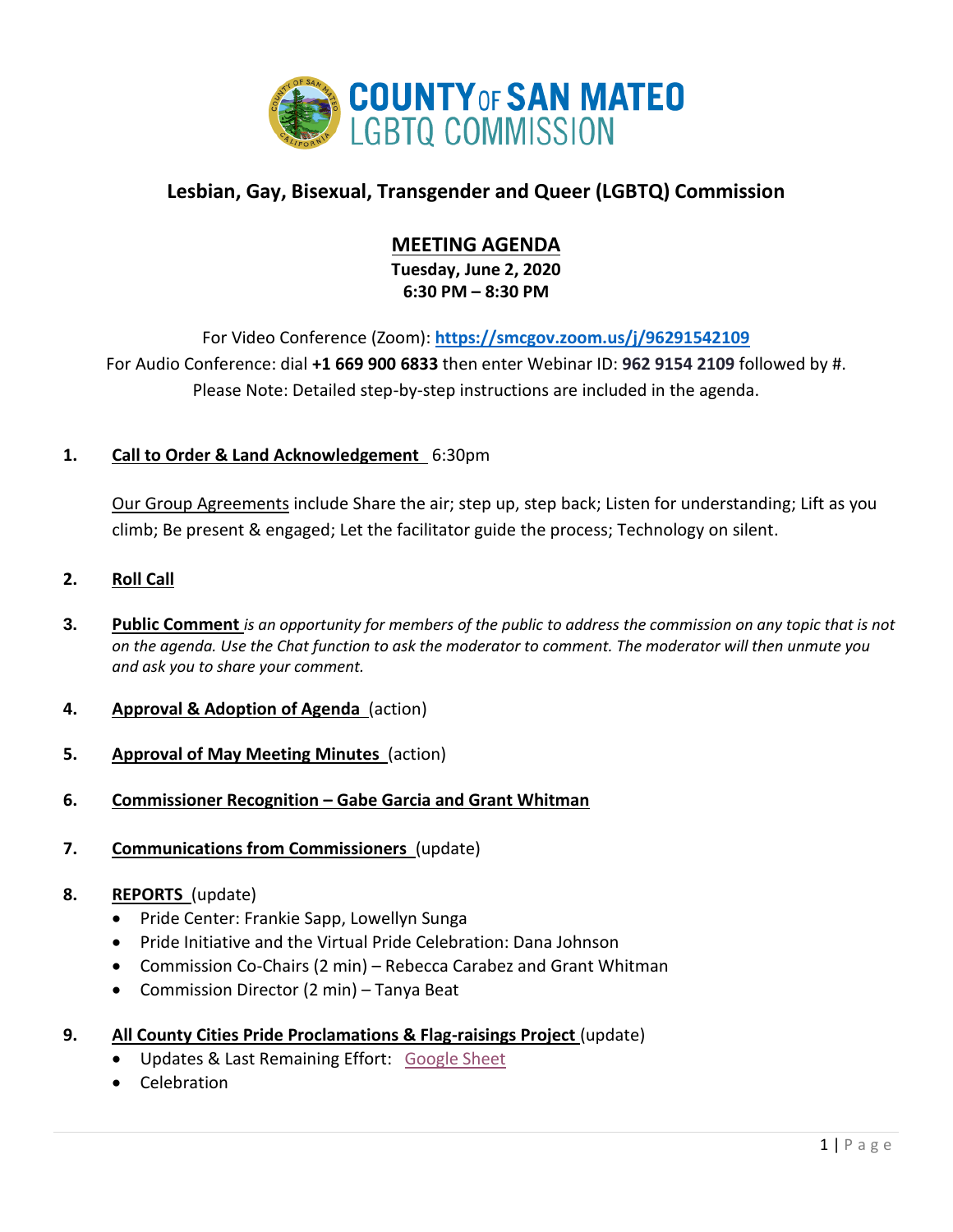## **10. Co-Chairs Election** (action)

### **11. Selection of next Commission Project** (discussion)

- SOGI information on County surveys
- Gender Neutral Bathroom Campaign

### **12. Adjournment**

Public records that relate to any item on the open session agenda for a regular or special meeting of the LGBTQ Commission are available for public inspection. Those records that are distributed less than 72 hours prior to the meeting are available for public inspection at the same time they are distributed to members of the Commission. Those public records are available for public inspection at the Human Resources Department located at 455 County Center, 5<sup>th</sup> floor, Redwood City, CA 94063 by appointment. The public records may also be transmitted electronically by emailing [tbeat@smcgov.org](mailto:tbeat@smcgov.org) or calling 650-363-4467.

IN COMPLIANCE WITH THE CALIFORNIA GOVERNMENT CODE AND THE AMERICANS WITH DISABILITIES ACT, auxiliary aids and services for this meeting will be provided upon request when given three days' notice. Please call 650-363-4467 (voice) or email [tbeat@smcgov.org](mailto:tbeat@smcgov.org) to make such a request.

------------------

## **Instructions for Joining a Microsoft Teams Meeting via Computer or Phone**

#### **Best Practices:**

- Please mute your microphone when you are not speaking to minimize audio feedback
- If possible, utilize headphones or ear buds to minimize audio feedback
- If participating via videoconference, you can use your computer audio OR you can use the dial-in option (Option 2 below).

• **Members of the Public:** Use the Chat function to ask the moderator your question or comment on an Agenda item. The moderator will then ask you to unmute yourself for the comment.

#### **Options for Joining**

- **A. Videoconference with Computer Audio – see Option 1 below**
- **B. Videoconference with Phone Call Audio – see Option 2 below**
- **C. Calling in from iPhone or Telephone/Landline – see Option 3 below**

Videoconference Options: You do not need to download Zoom in order to use the video conferencing. However, you **MUST have internet access**. If you want to use video, your computer needs to have a camera that can show you to the rest of the participants and vice versa.